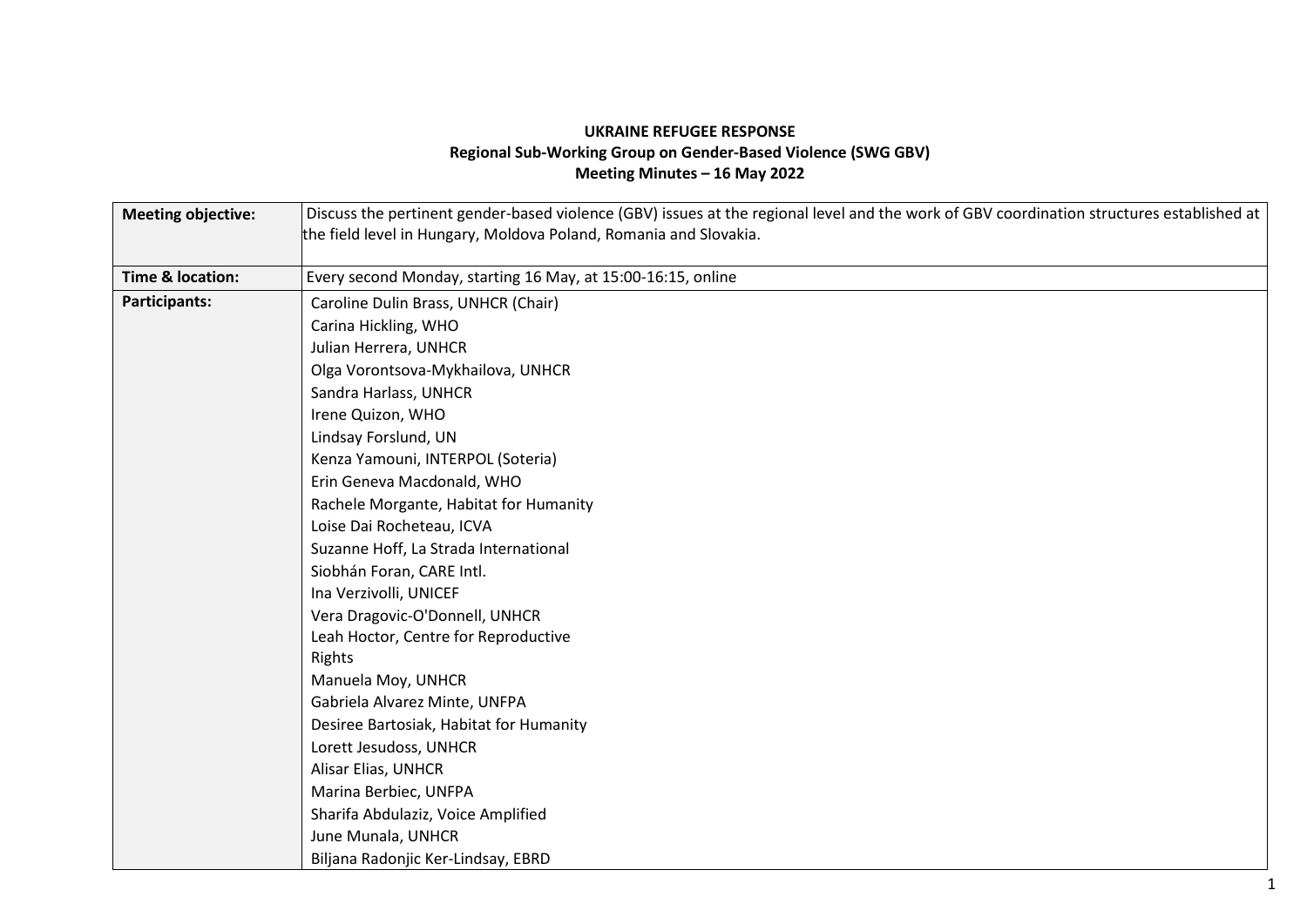| Agenda:                                                                                    | Malgorzata Suraj, UNHCR<br>Nora Regos, NANE<br>Tabasum Noor Jamal, UNHCR<br>Colleen Roberts, UNHCR<br>Introductions<br>1.<br>Overview: GBV prevention, risk mitigation and response in Ukraine emergency<br>2.<br>GBV Health Referral Pathways<br>3.                                                                                                                                                                                                                                                                                                                                                                                                                                                                                                                                                                                                                                                                        |
|--------------------------------------------------------------------------------------------|-----------------------------------------------------------------------------------------------------------------------------------------------------------------------------------------------------------------------------------------------------------------------------------------------------------------------------------------------------------------------------------------------------------------------------------------------------------------------------------------------------------------------------------------------------------------------------------------------------------------------------------------------------------------------------------------------------------------------------------------------------------------------------------------------------------------------------------------------------------------------------------------------------------------------------|
|                                                                                            | Terms of Reference for the Regional GBV SWG<br>4.<br>5. AOB                                                                                                                                                                                                                                                                                                                                                                                                                                                                                                                                                                                                                                                                                                                                                                                                                                                                 |
| <b>AGENDA POINT</b>                                                                        | <b>DISCUSSION</b>                                                                                                                                                                                                                                                                                                                                                                                                                                                                                                                                                                                                                                                                                                                                                                                                                                                                                                           |
| 1) Introduction                                                                            | UNHCR:<br>GBV SWG is being established under RCM and is focusing on countries neighbouring Ukraine.<br>٠<br>GBV is one of the highest risks and a clear priority, having in mind the profile of the refugees.<br>GBV SWGs have already been established in most of the country operations, therefore the establishment of the regional GBV SWG<br>is timely; synergies with the regional Anti-Trafficking Task Force (TF) and the regional Gender TF.<br>Will be sharing the ToRs after this meeting for inputs.<br>$\bullet$<br>Tour de table                                                                                                                                                                                                                                                                                                                                                                              |
| 2) Overview: GBV<br>prevention, risk<br>mitigation and<br>response in Ukraine<br>emergency | <b>UNHCR:</b><br>P.<br>UNHCR%20GBV%20p<br>resentation%20-%20C<br>Ukrainian crisis is a very "gendered" one. In addition to women and girls, other groups at risk are people with disabilities, LGBTI<br>persons, etc.<br>Key concern: existing systems at the national level were not ready to respond to this type of emergency.<br>Observing lack of proper referral pathways, limited information on risks and access to response services, limited training and<br>availability of clinical management of rape, lack of interpretation, insufficient capacity and lack of understanding of GBV principles<br>and survivor-centered approach.<br>Protection on the move is important; scaling up and adapting to emergency response; stop-gap measures in the health response;<br>PSS and legal support.<br>In the European context, the refugees are supposed to be integrated into the existing systems.<br>La Strada: |